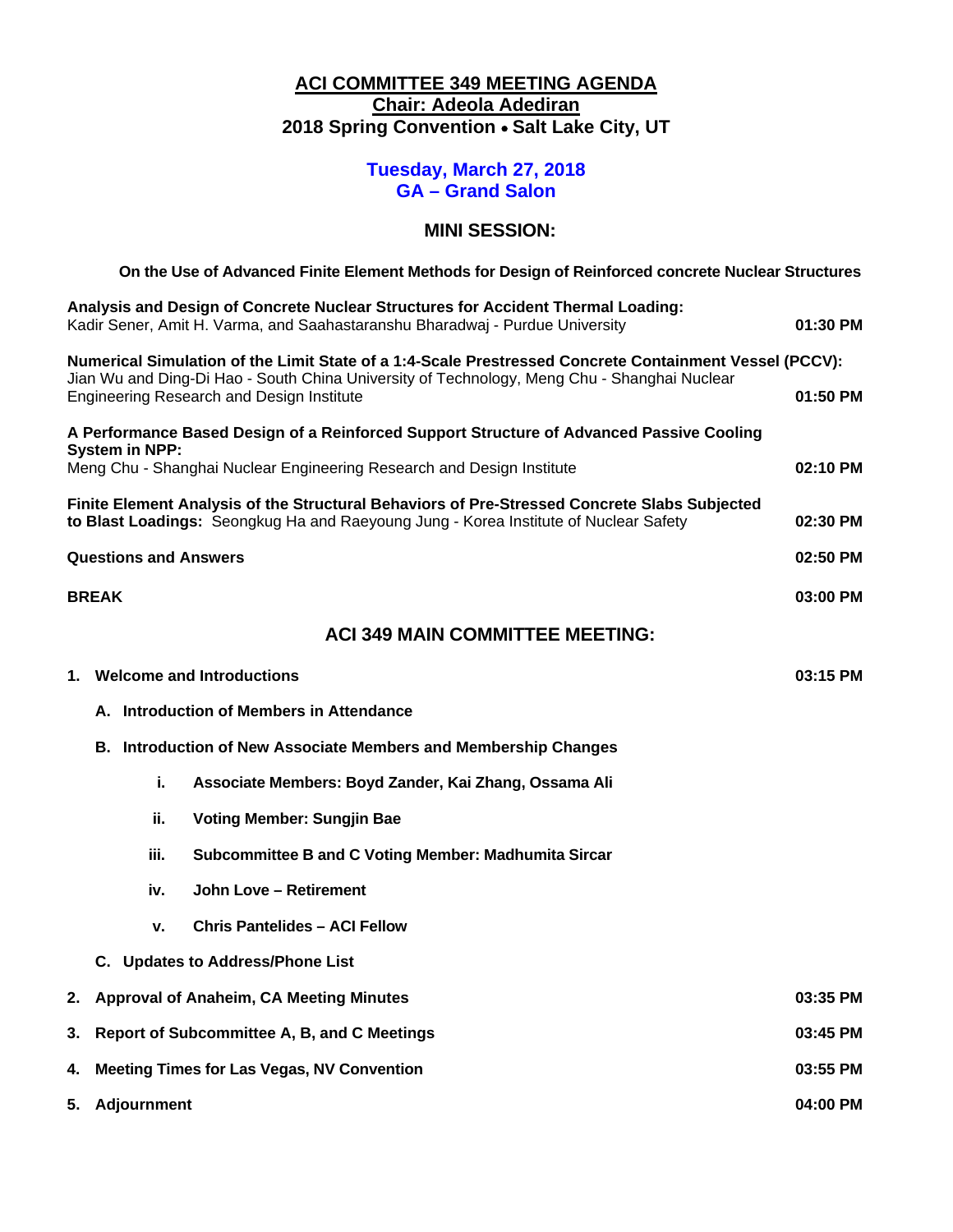### **ACI 349 Subcommittee A (Materials): Partha Ghosal & Subcommittee B (Design): Branko Galunic 2018 Spring Convention** • **Salt Lake City, UT**

## **Monday, March 26, 2018 LA – Grand Ballroom C**

| 1. Call to Order - Introductions of All Attendees<br>01:00 PM                                            |          |  |
|----------------------------------------------------------------------------------------------------------|----------|--|
| 2. Approval of Anaheim, CA Meeting Minutes                                                               | 01:10 PM |  |
| 3. Task Group Update – ACI 349.4R – Ola Joval, Neb Orbovic & Adeola Adediran                             | 01:40 PM |  |
| <b>BREAK</b>                                                                                             | 02:30 PM |  |
| 4. Presentation – IAEA Report – Safety Aspects of Nuclear Power Plants in Human Induced External Event – |          |  |
|                                                                                                          |          |  |
| Nebojsa Orbovic                                                                                          | 02:45 PM |  |
| 5. Updates from Chapter Owners and Discussion of Schedule                                                | 03:15 PM |  |